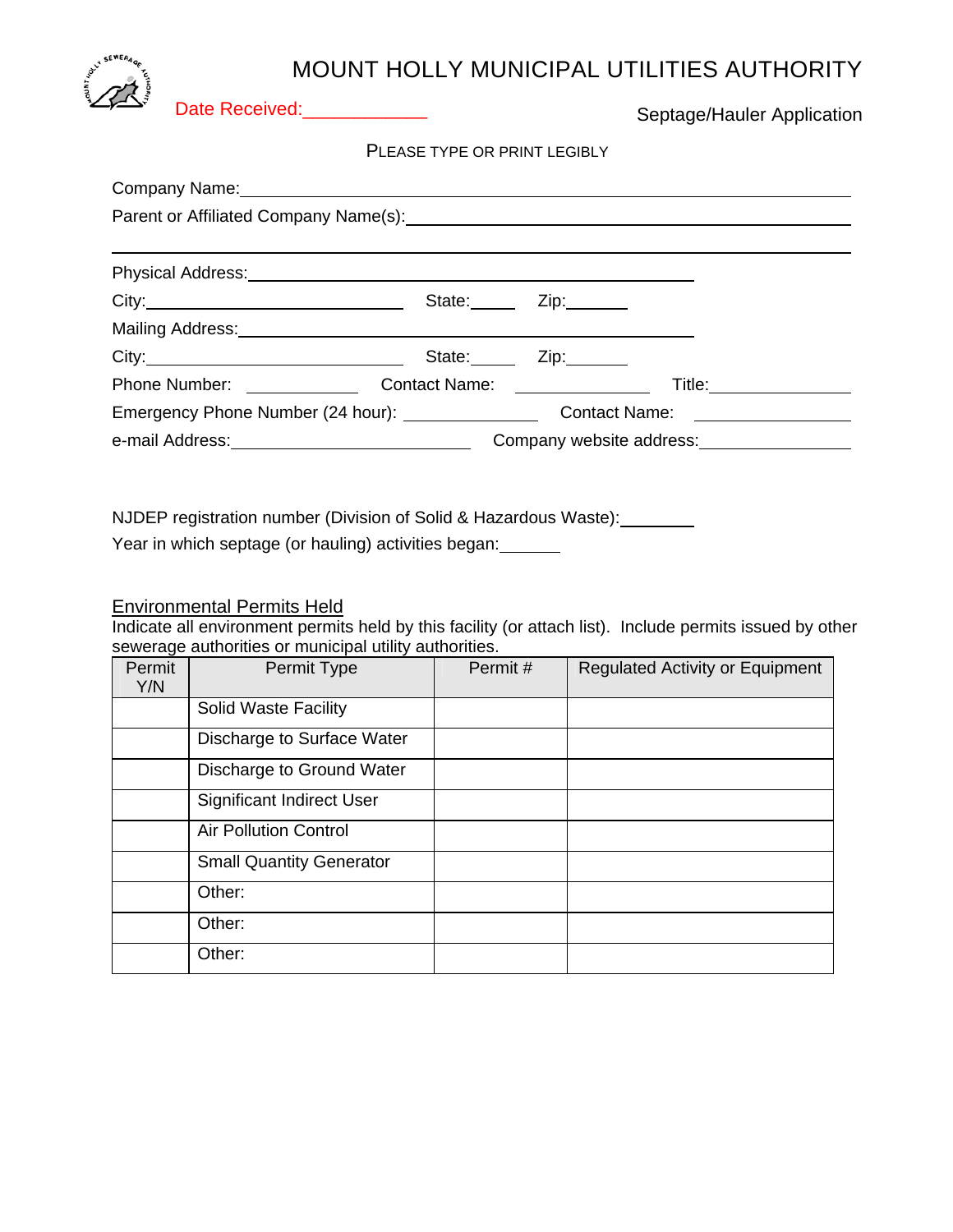

 $\overline{a}$  $\overline{a}$ 

## MOUNT HOLLY MUNICIPAL UTILITIES AUTHORITY

Septage/Hauler Application

### Compliance History

For the most recent five years, indicate all business related civil or criminal enforcement actions *initiated* for violations of permits listed above or any Federal, State or local statutes, ordinances or regulations. Also list any administrative or judicial orders (or attach list).

I have personally examined and am familiar with the information submitted in this document and attachments. Based upon my inquiry of those individuals immediately responsible for obtaining the information reported herein, I believe that the submitted information is true, accurate and complete.

**Person Signing** 

By: Date:

Printed Name

Title: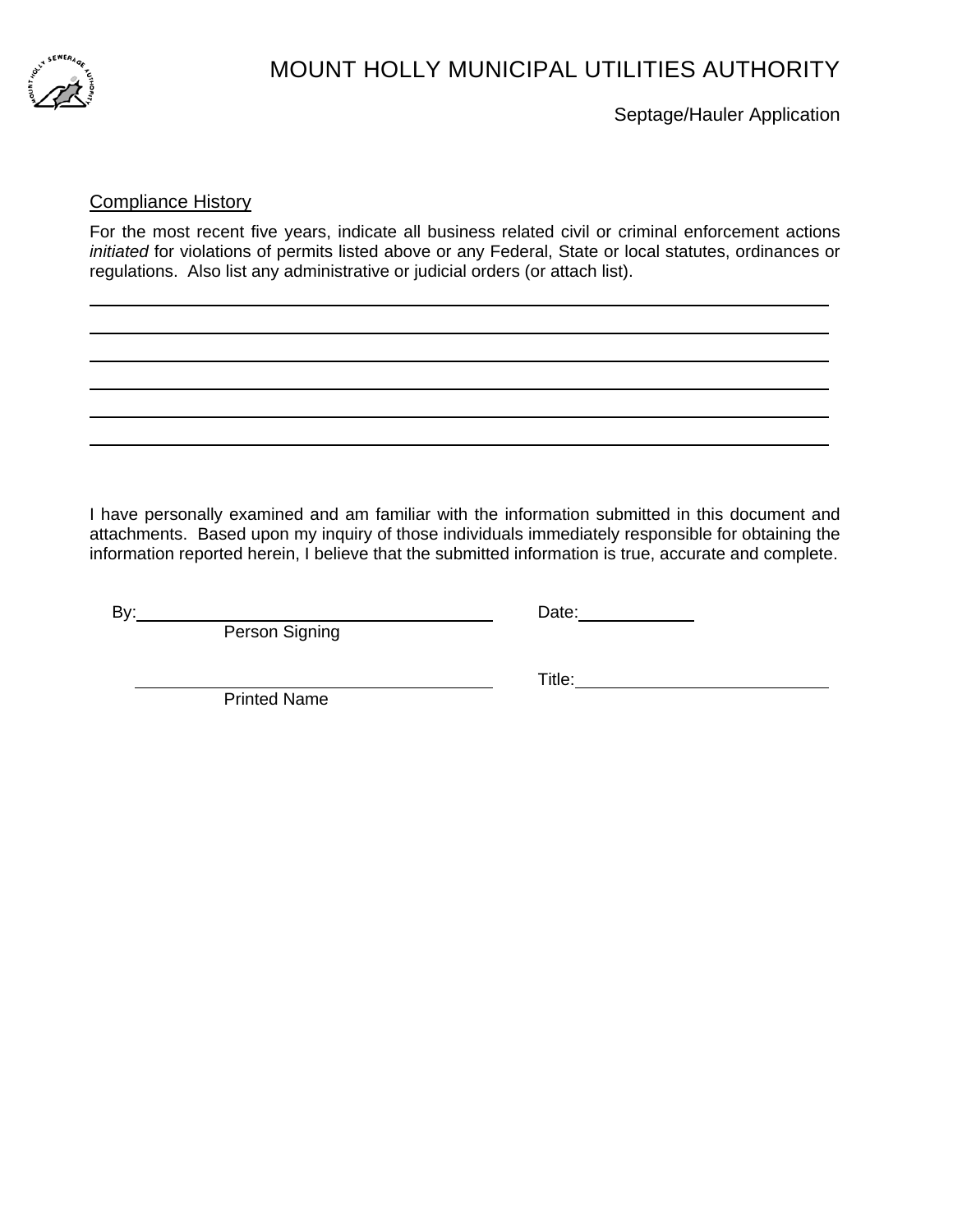

# MOUNT HOLLY MUNICIPAL UTILITIES AUTHORITY

### Hauled Wastes Credit Application

Please be advised that submission of this form does not guarantee credit privileges. All dischargers will be required to pay for at least the first load in certified funds at the time of disposal. All invoices are due and payable upon receipt. Following a 30 day grace period, interest at the rate of 1.5% per month will accrue. If you have any questions or require assistance in completing this form, please contact the Billing Clerk at 609- 267-0015. To avoid delays in service, or errors in billing, please notify the MHMUA promptly of any changes to this information.

#### PLEASE TYPE OR PRINT LEGIBLY

|                             | Generator | <b>Billing (if different)</b> |
|-----------------------------|-----------|-------------------------------|
| Company Name                |           |                               |
| <b>Mailing Address</b>      |           |                               |
| City, State, Zip            |           |                               |
| Phone                       |           |                               |
| Accounts Payable<br>Contact |           |                               |
| Bank's Name                 |           |                               |
| Bank's Address              |           |                               |
| Bank's Phone                |           |                               |

## PLEASE PROVIDE US WITH AT LEAST THREE CREDIT REFERNCES.

| <b>Company Name</b> | Phone | <b>Contact Person</b> |
|---------------------|-------|-----------------------|
|                     |       |                       |
|                     |       |                       |
|                     |       |                       |
|                     |       |                       |
|                     |       |                       |
|                     |       |                       |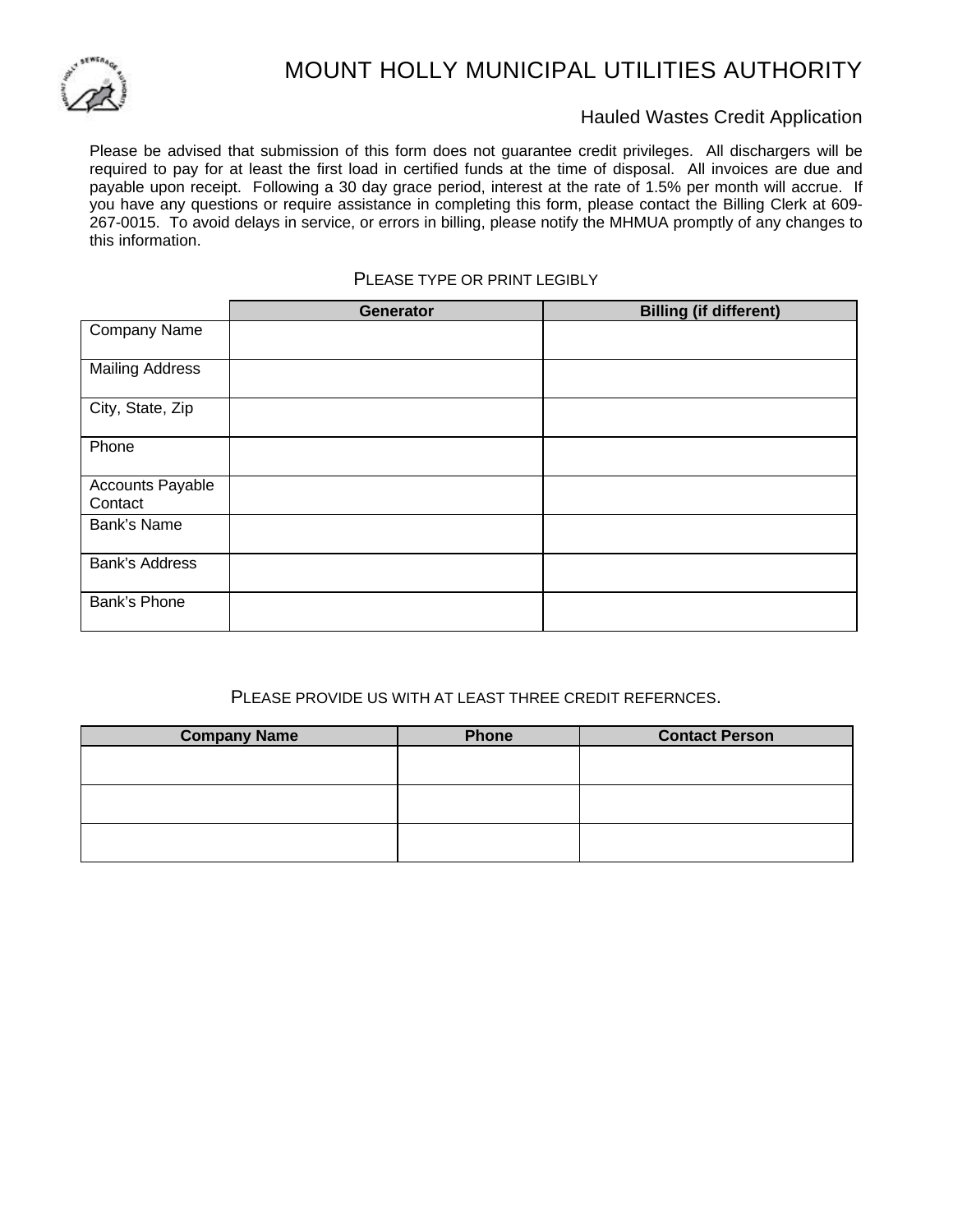

# MOUNT HOLLY MUNICIPAL UTILITIES AUTHORITY

## Fleet Information Sheet

The information requested below will be entered into the MHMUA's database system that is used to generate receipts for wastes discharged to MHMUA, and invoices for same. Please complete and return this form to the attention of David Reich. If you will be hauling your wastewater yourself (i.e. septage), list every trailer (or tank truck) that will be using our facilities. If you will be contracting for hauling services, please determine which trailers (or tank trucks) will be used for your project, and enter only that equipment in the lower table. If you have any questions or require assistance in completing this form, please contact David Reich, Industrial Pretreatment Coordinator at 609-267-1110. To avoid delays in service, or errors in billing, please notify the MHMUA promptly of any changes to this information.

### PLEASE TYPE OR PRINT LEGIBLY

|                           | <b>Generator</b> | Hauler (if different) |
|---------------------------|------------------|-----------------------|
| <b>Company Name</b>       |                  |                       |
| <b>Mailing Address</b>    |                  |                       |
| City, State, Zip          |                  |                       |
| Phone<br><b>Emergency</b> |                  |                       |
| <b>Contact Person</b>     |                  |                       |

### NJDEP registration number:

|                         | <b>License Number</b> | <b>Tank Capacity (gallons)</b> | <b>Owner</b> (if other than hauler) |
|-------------------------|-----------------------|--------------------------------|-------------------------------------|
| $\mathbf{1}$            |                       |                                |                                     |
| $\overline{2}$          |                       |                                |                                     |
| $\mathbf{3}$            |                       |                                |                                     |
| $\overline{\mathbf{4}}$ |                       |                                |                                     |
| 5                       |                       |                                |                                     |
| $\,6$                   |                       |                                |                                     |
| $\overline{7}$          |                       |                                |                                     |
| $\,8\,$                 |                       |                                |                                     |
| $\boldsymbol{9}$        |                       |                                |                                     |
| 10                      |                       |                                |                                     |
| 11                      |                       |                                |                                     |
| 12                      |                       |                                |                                     |
| 13                      |                       |                                |                                     |
| 14                      |                       |                                |                                     |
| 15                      |                       |                                |                                     |
| 16                      |                       |                                |                                     |
| 17                      |                       |                                |                                     |
| 18                      |                       |                                |                                     |
| 19                      |                       |                                |                                     |
| 20                      |                       |                                |                                     |

Form completed by: Date: